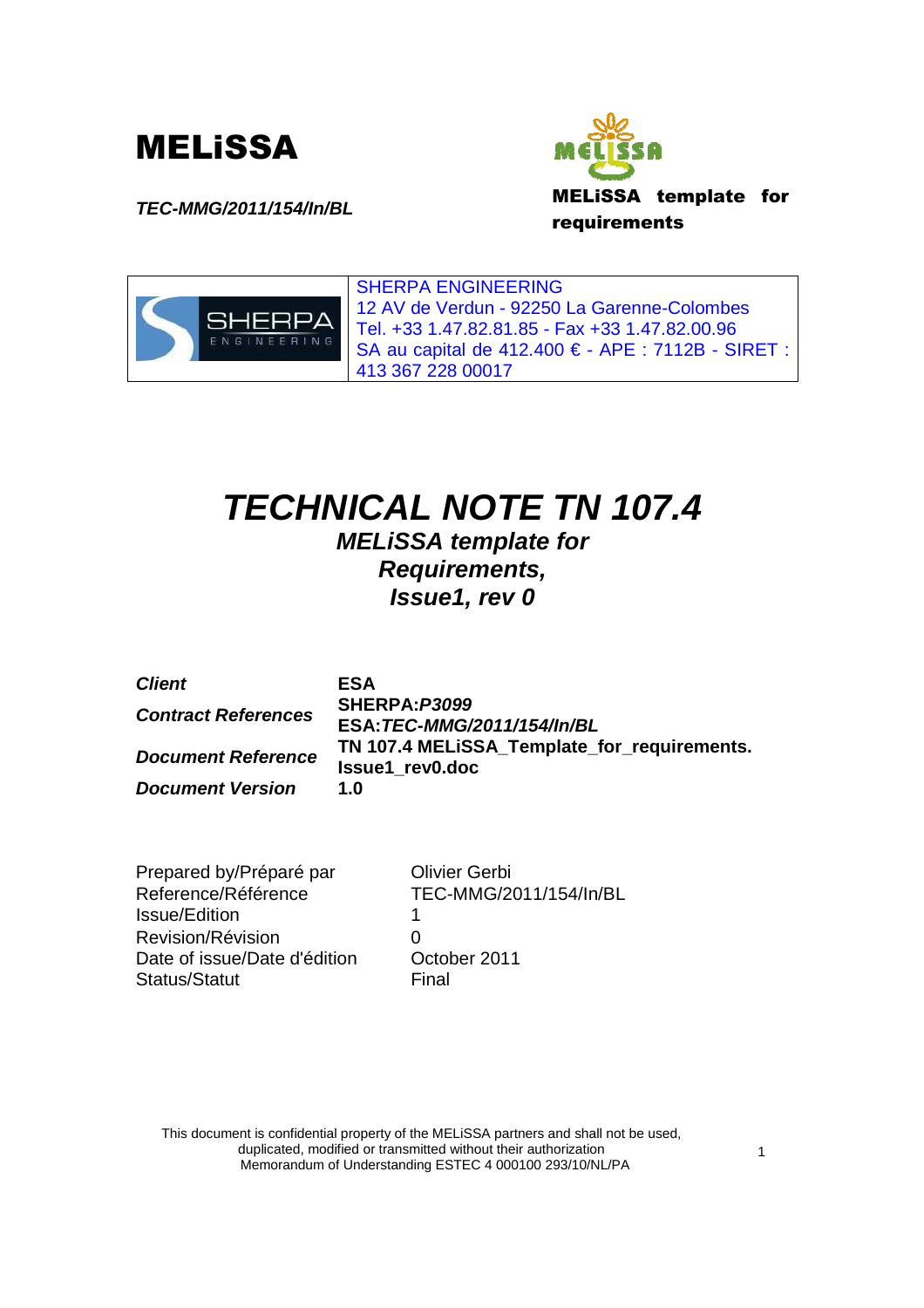



| Logo | <b>Organization Name</b> |
|------|--------------------------|
|      |                          |

# **TECHNICAL NOTE TNxx**

## **Title. User's or System or Design Requirements Specification.**

Prepared by/Préparé par **xx** Reference/Référence Issue/Edition **x** Revision/Révision x Date of issue/Date d'édition Date Status/Statut Draft

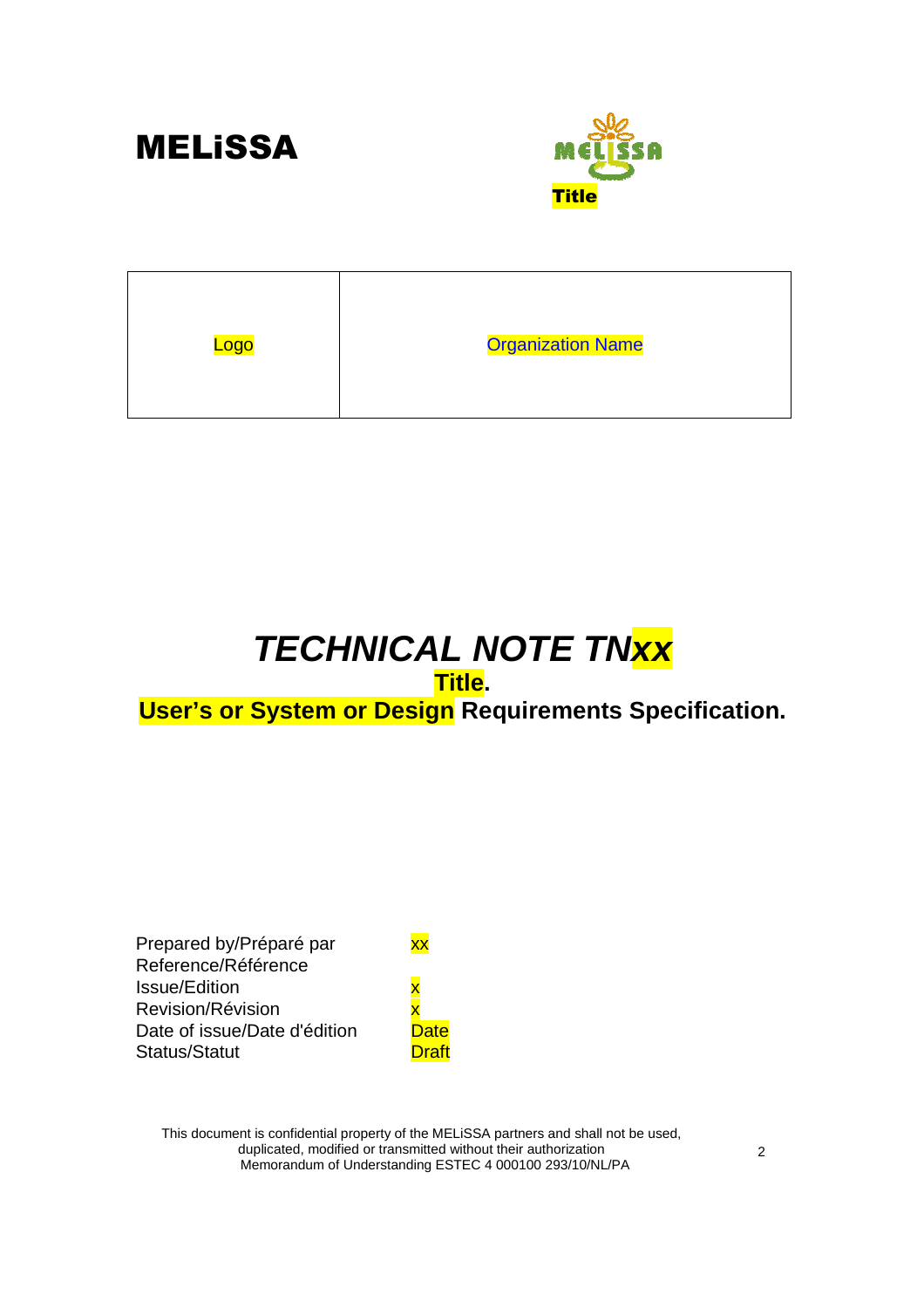



#### **APPROVAL**

| Title | --<br><u>l itle</u> | <b>Issue</b> | $\mathbf v$ | −<br><b>Revision</b> |  |
|-------|---------------------|--------------|-------------|----------------------|--|
| Titre |                     | :dition      |             | Révision             |  |

| Authors | <b>Authors</b> | Date | <b>Date</b> |
|---------|----------------|------|-------------|
| Auteur  |                | Date |             |

| Approved by  | Date |  |
|--------------|------|--|
| Approuvé par | Date |  |

#### **CHANGE LOG**

| Reason for change   Issue/Edition   Revision/Révision   Status/Statut   Date/Date |  |  |
|-----------------------------------------------------------------------------------|--|--|
|                                                                                   |  |  |
|                                                                                   |  |  |
|                                                                                   |  |  |
|                                                                                   |  |  |

#### **Distribution List**

| Name/Nom | Company/Société | Quantity/Quantité |
|----------|-----------------|-------------------|
|          |                 |                   |
|          |                 |                   |
|          |                 |                   |
|          |                 |                   |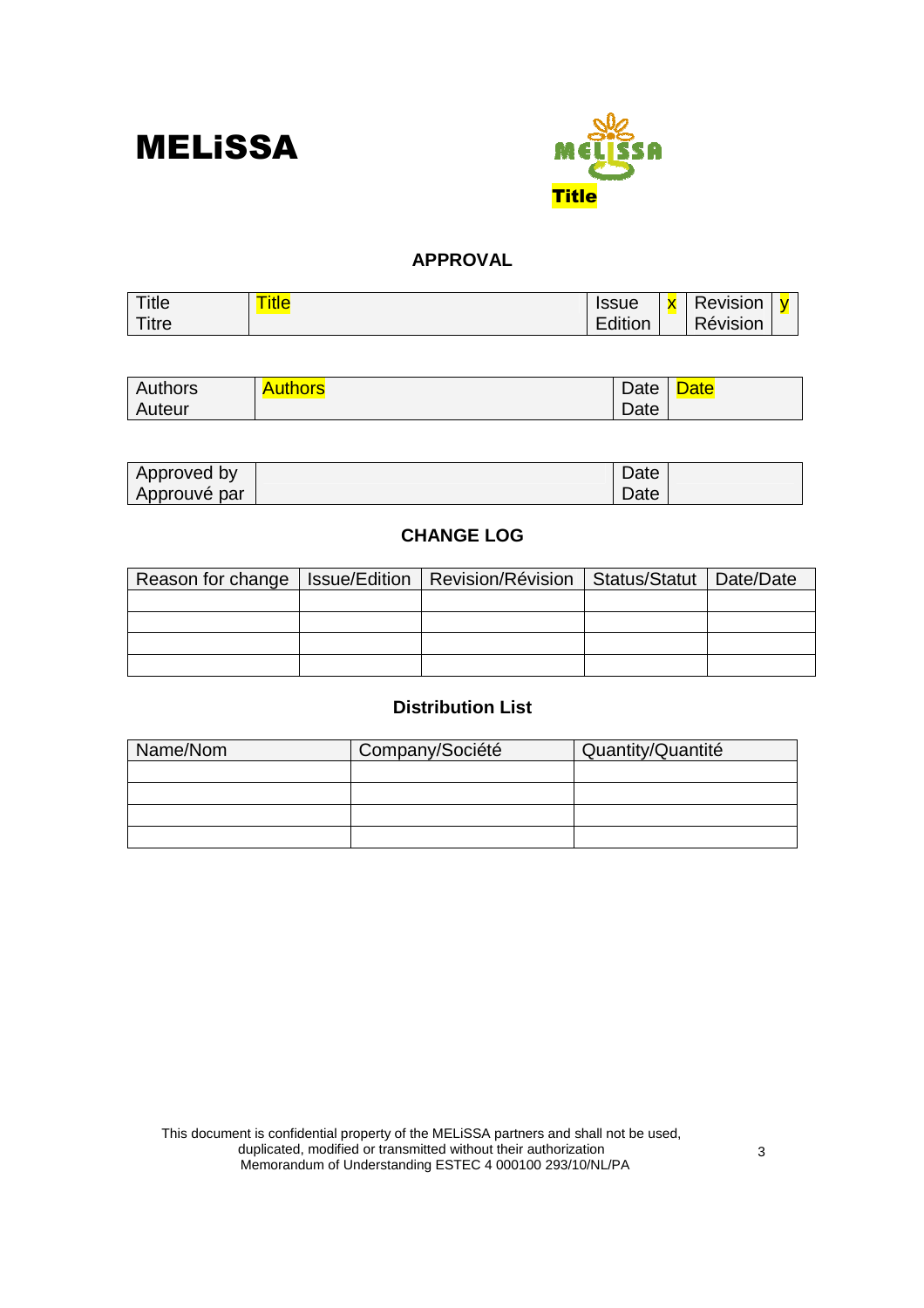

#### **TABLE OF CONTENTS**

| 1. Introduction |  |
|-----------------|--|
|                 |  |
|                 |  |
|                 |  |
|                 |  |
|                 |  |
|                 |  |
|                 |  |
|                 |  |
|                 |  |
|                 |  |
|                 |  |
|                 |  |
|                 |  |
|                 |  |
|                 |  |
|                 |  |
|                 |  |
|                 |  |
|                 |  |
|                 |  |
|                 |  |
|                 |  |
|                 |  |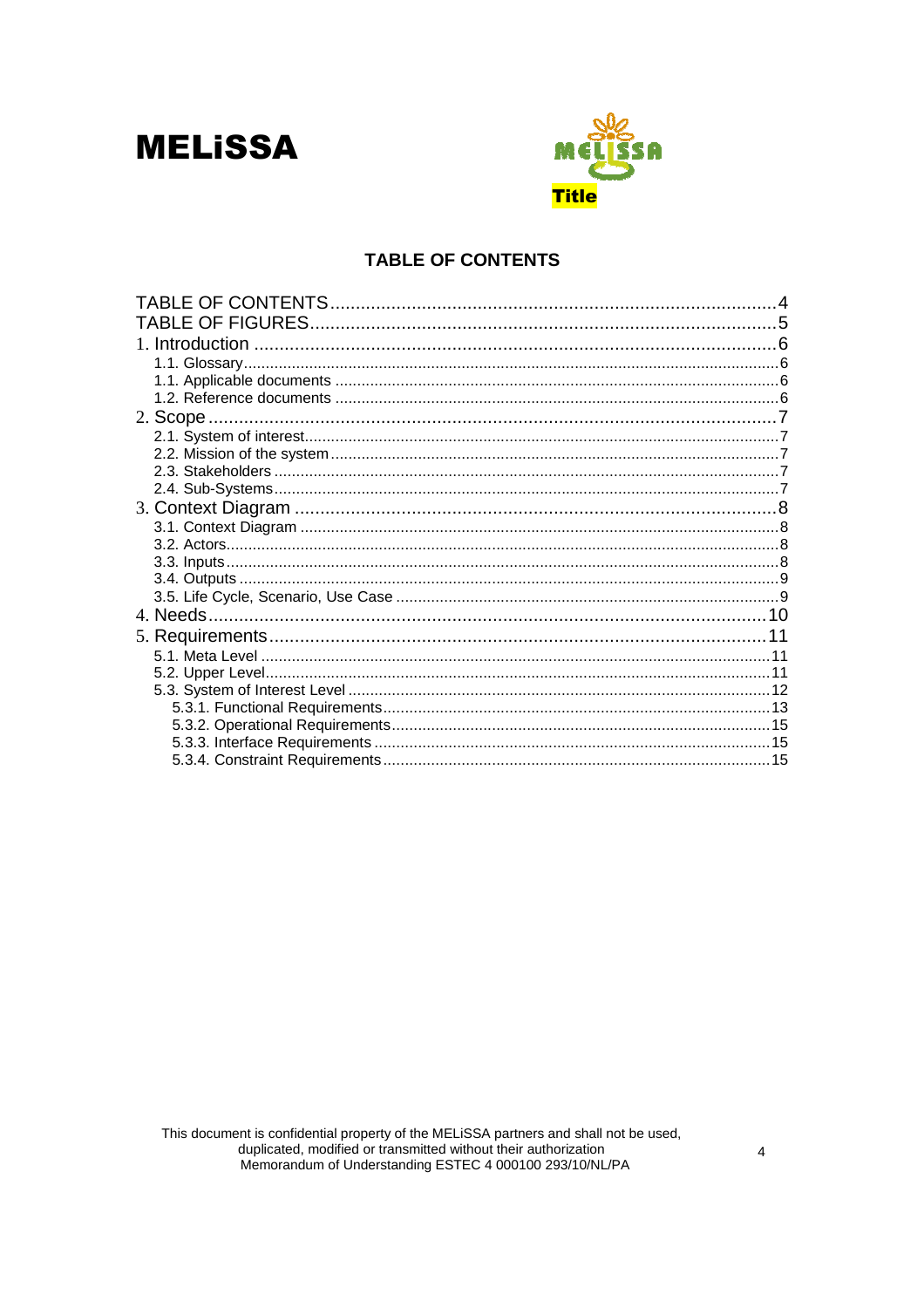

#### **TABLE OF FIGURES**

| Aucune entrée de table d'illustration n'a été trouvée. |  |  |  |
|--------------------------------------------------------|--|--|--|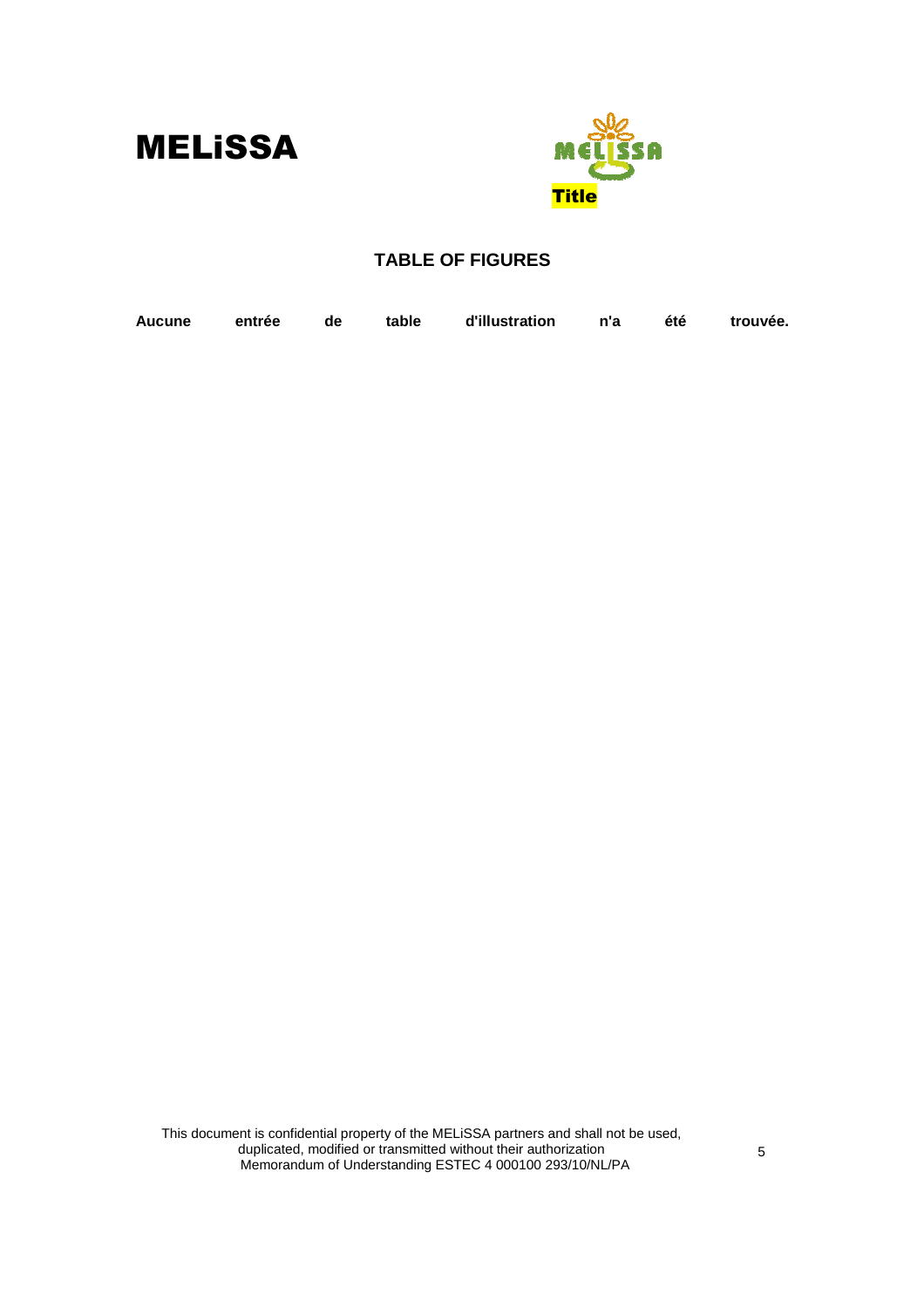

## **1. Introduction**

Define here the level of requirements addressed in this document (User's or System or Design see diagram chapter 5.3). Refer to the link with other specification documents of the project. This template gives the possible chapters. All chapters are mandatory.

### **1.1. Glossary**

To be completed with glossary/definitions of terms used in this document

| AD             | : Applicable Document                                  |
|----------------|--------------------------------------------------------|
| <b>DMS</b>     | : Data Management System                               |
| <b>IVVQ</b>    | : Integration, Verification, Validation, Qualification |
| LS             | : Life Situation                                       |
| <b>MELISSA</b> | : Micro-Ecological Life Support System Alternative     |
| <b>RAMS</b>    | : Reliability Availability Maintainability Safety      |
| RD             | : Reference Document                                   |
| <b>SE</b>      | : Systems Engineering                                  |
| TBD            | : To Be Defined (or To Be Determined)                  |
| V&V            | : Verification and Validation                          |

### **1.1. Applicable documents**

- AD1 Memorandum of Understanding ESTEC 4 000100 293/10/NL/PA
- AD2 TNxx. System Engineering applied to the MELiSSA Data Management System. Requirements. SHERPA. TAS activity - October 2011

### **1.2. Reference documents**

HAZOP, other project documentation…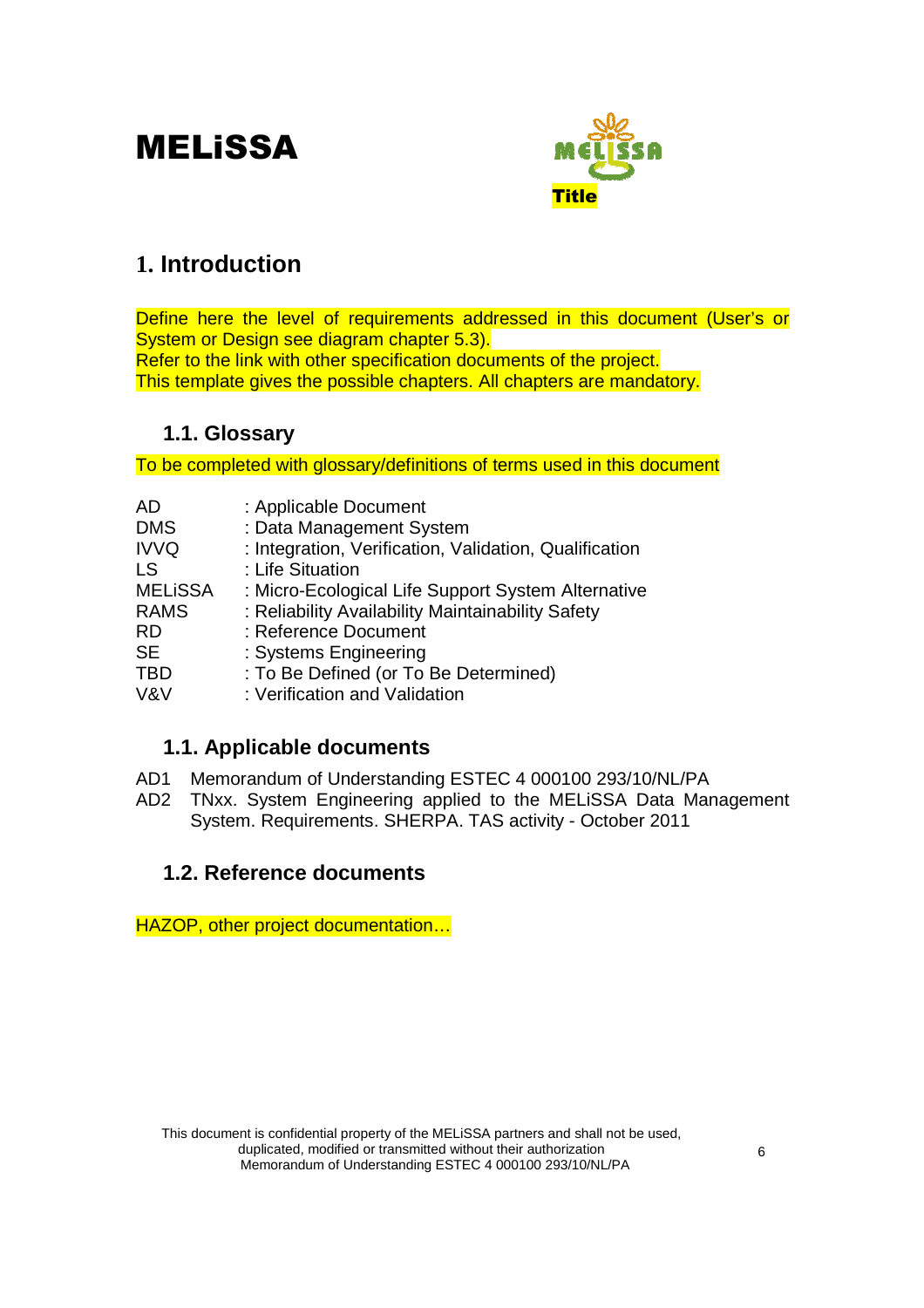

## **2. Scope**

Overall description of the context of the document. Example: describe the activity, the Work-Package.

### **2.1. System of interest**

Ex: CIII is the system of interest

### **2.2. Mission of the system**

Ex: nitrification, ie to convert nitrogen sources to nitrates in the liquid phase.

### **2.3. Stakeholders**

Indicate the list of the stakeholders: Like users, operator, maintenance operator, contracting authority, prime contractor, manufacturer, MELiSSA partners…

### **2.4. Sub-Systems**

Identification of the sub-systems if any Ex : Liquefying Compartment Subsystems : Liquid loop, Solid Loop, Gas Loop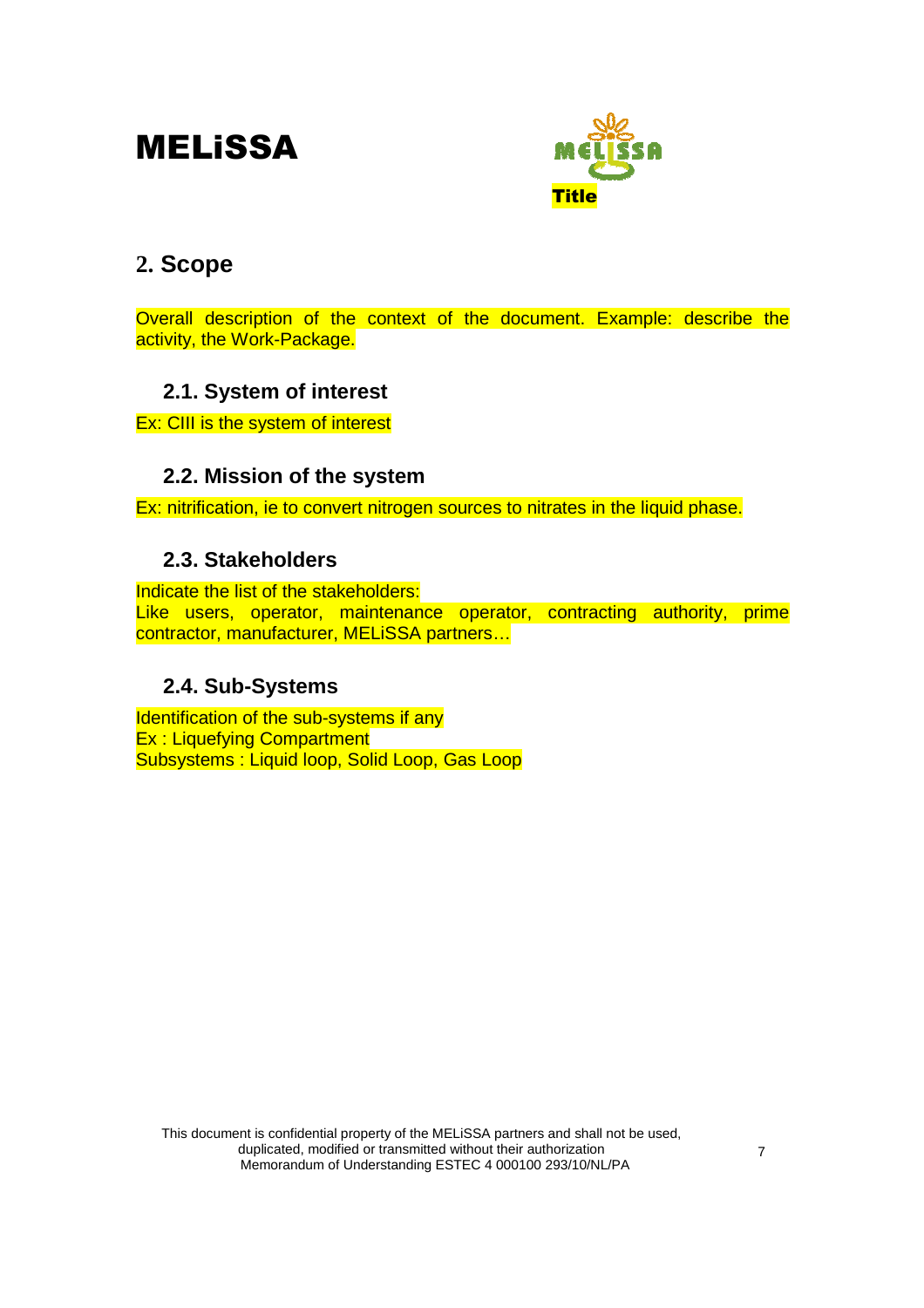

## **3. Context Diagram**

### **3.1. Context Diagram**

Diagram, with the system of interest at the centre. Indicate the perimeter (environment), actors, inputs, outputs and links (arrows) between them. Example:





Context Diagram - Black Box view

### **3.2. Actors**

### **3.3. Inputs**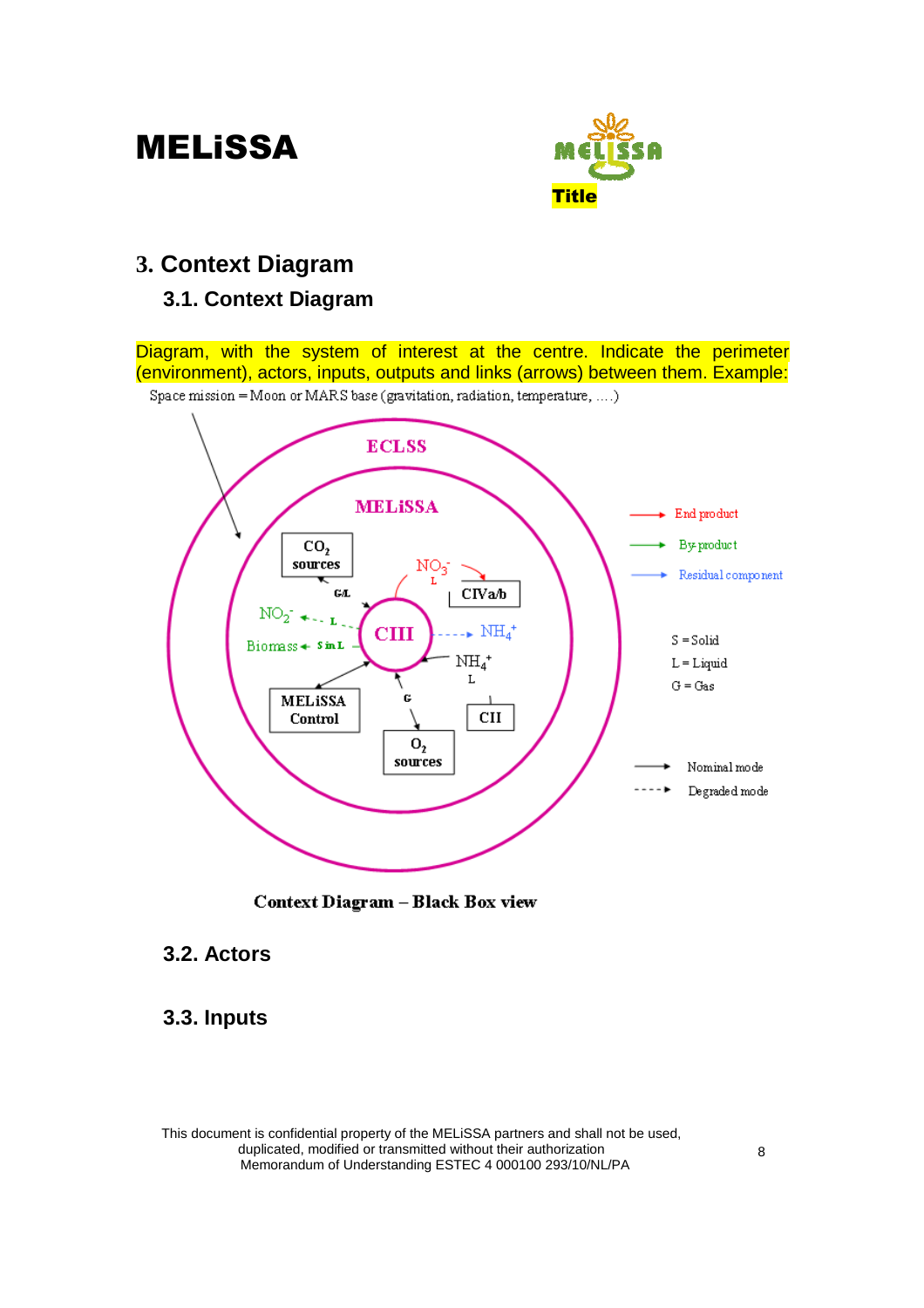

### **3.4. Outputs**

### **3.5. Life Cycle, Scenario, Use Case**

Identification of the considered life cycle phases (conception, development, production, utilization, support, retirement).

For each Life Cycle, identification of the scenario and use case.

Ex:

**Utlization life cycle** 

Scenario 1:

- Start-up
- CV running and not connected to CIVa
- **CIVa/CV connected**

- …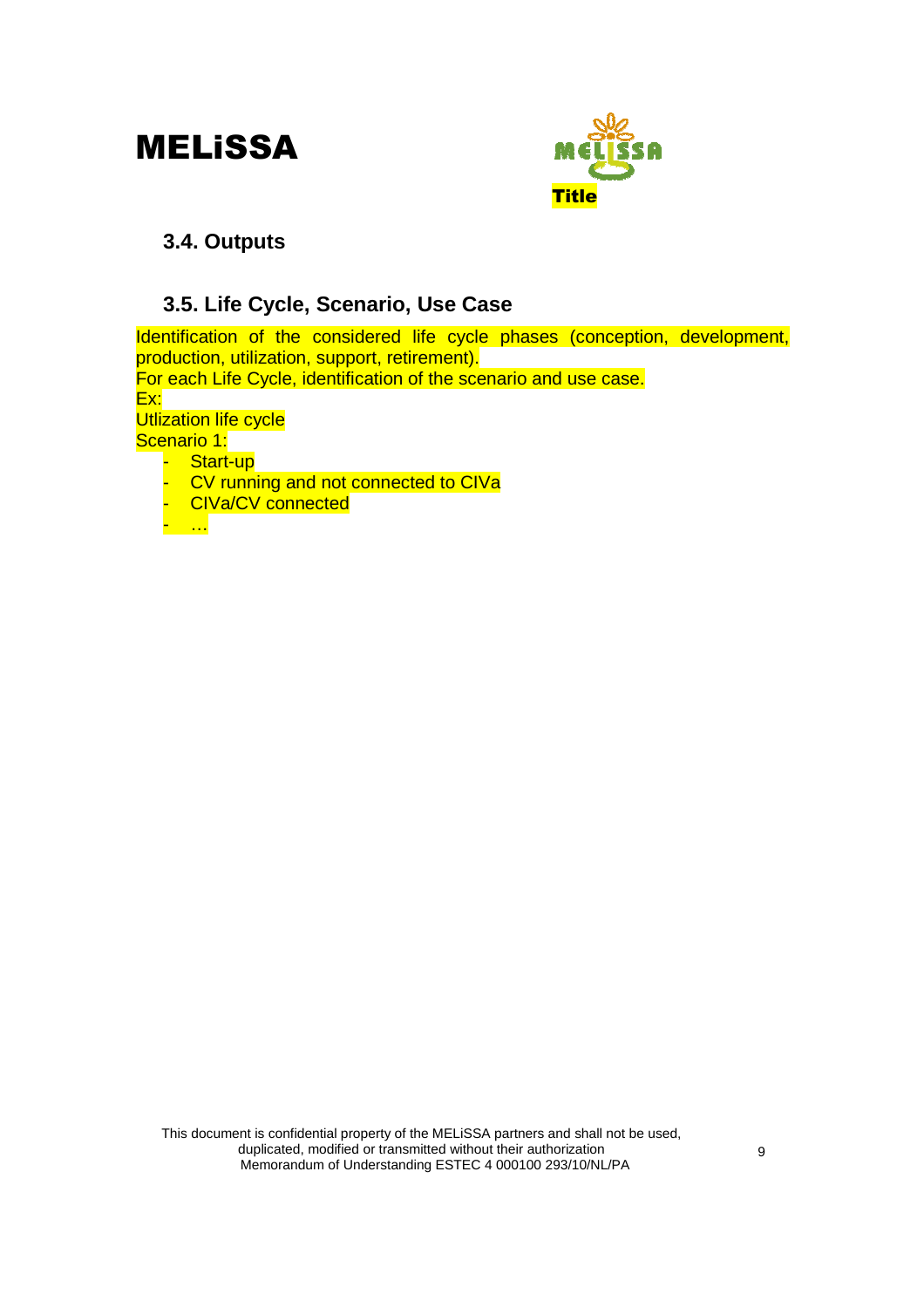

## **4. Needs**

Needs are expressed only in the User's Requirement specification. For other specification documents it can be reminded.

For each stakeholder, needs are expressed. For further reference to needs, each need is referenced as **Needs\_xxx** Needs are "Necessity or desire felt by a user". It can be only qualitative. Some constraints can be identified at this level. Each needs will be addressed (translated into requirements) in the requirement chapter. Example: CIVa/CV: Needs, 001: Rats in upper or lower compartment must be fed by O2 provided by CIVa. CIVa is connected to CV to treat CO2 and provide O2 to the rats. Comfort of the rats must be handled (T, RH, air composition). Other stakeholder's needs: Needs, 002: SHERPA: validate the control law Needs 003: ESA: WP1 demonstration tests Needs 004: UBP: validation of the knowledge model Needs\_005: UAB: maintainability, reliability, availability, safety …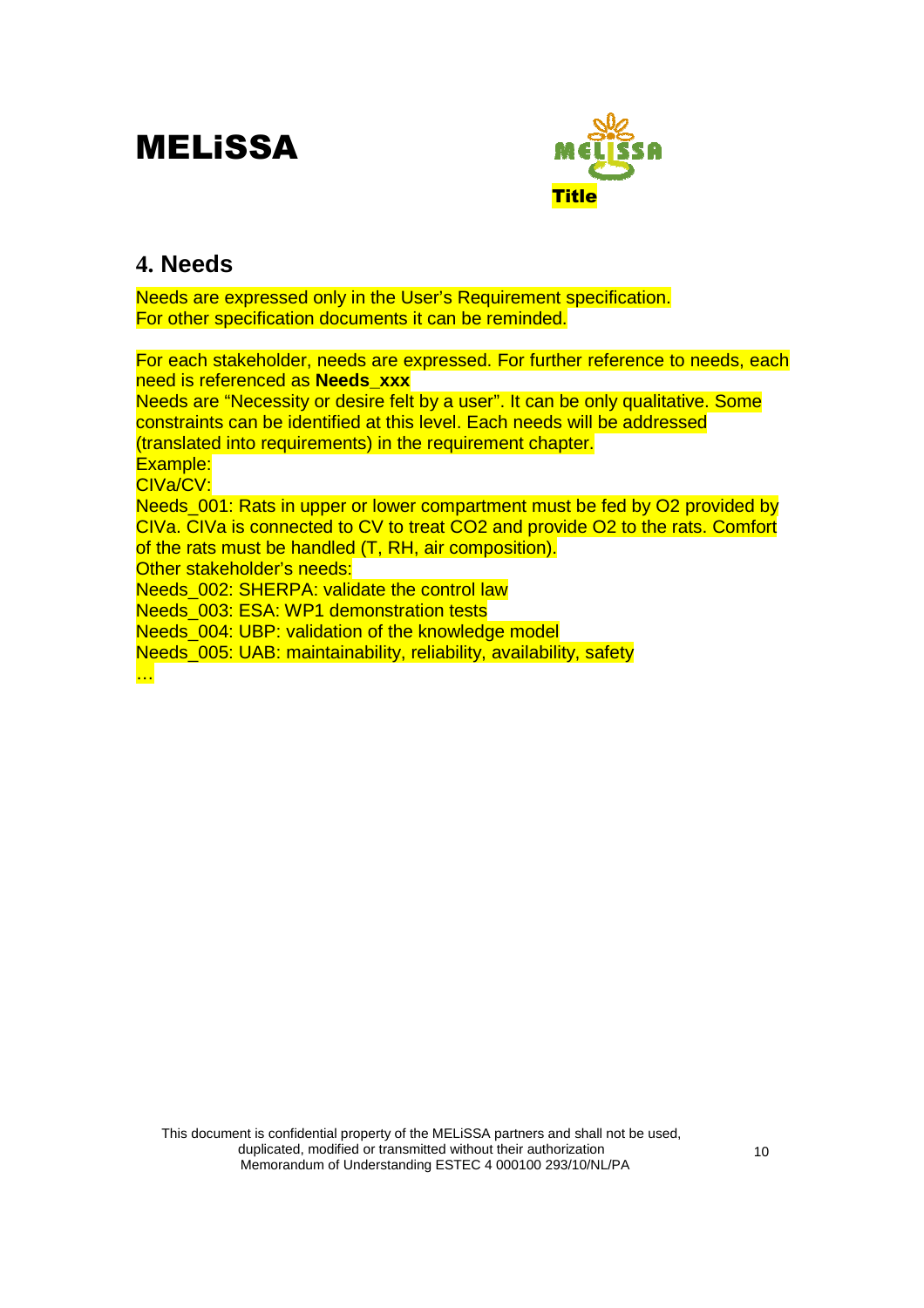

## **5. Requirements**

Remark:

The System requirements express "What to do" and not "How to do". They are expressed in objectives to be reached by the system and system properties. They are, if possible, independent of technology choices to open the scope of possible solutions.

These requirements have to be justified, quantitative and associated with criteria for validation.

They are declined on each system level and take into account all the actors and stakeholders.

### **5.1. Meta Level**

The general rules to respect are defined such as norm, science principles and domain rules. For example the rules of quality ECSS, the veterinary constraints…

Ex:

CV-CON-NORM-001 CV compartment shall respect the veterinary rules xxx

CV-CON-QUAL-001 Requirements shall respect MELiSSA DMS rules Validation Method : Review (SRR). Criteria: Acceptance of SRR

### **5.2. Upper Level**

The upper level system of CIII is MELISSA. The upper system of MELiSSA is the ECLSS system.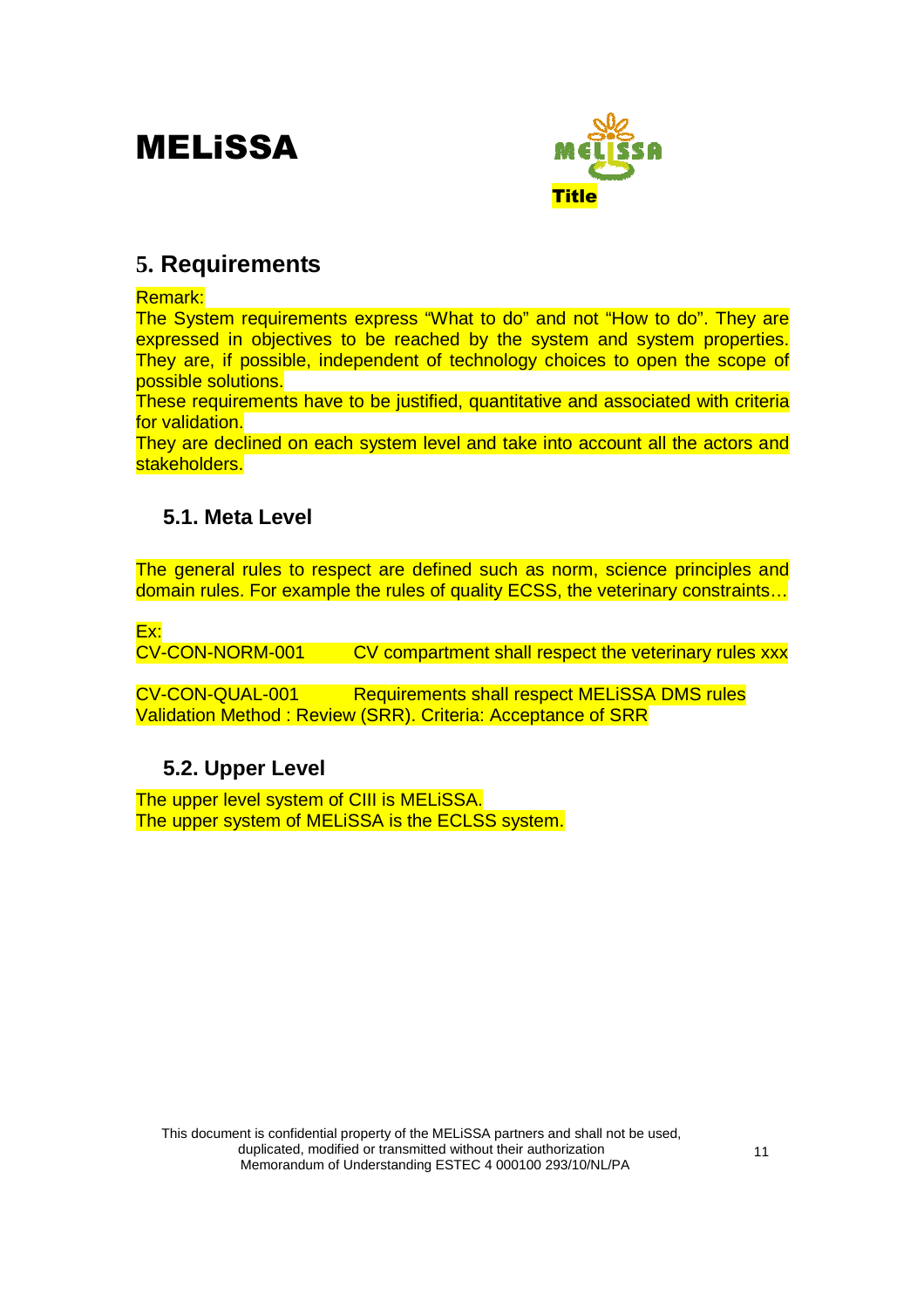



Task1: Identification of the functions (external point of view, black box view) Translation of the needs identified in chapter 4 into requirements through Needs Analysis **User's requirements specification**

Taks2: Includes life cycle phase, use cases, operational, rams, interfaces, **constraints**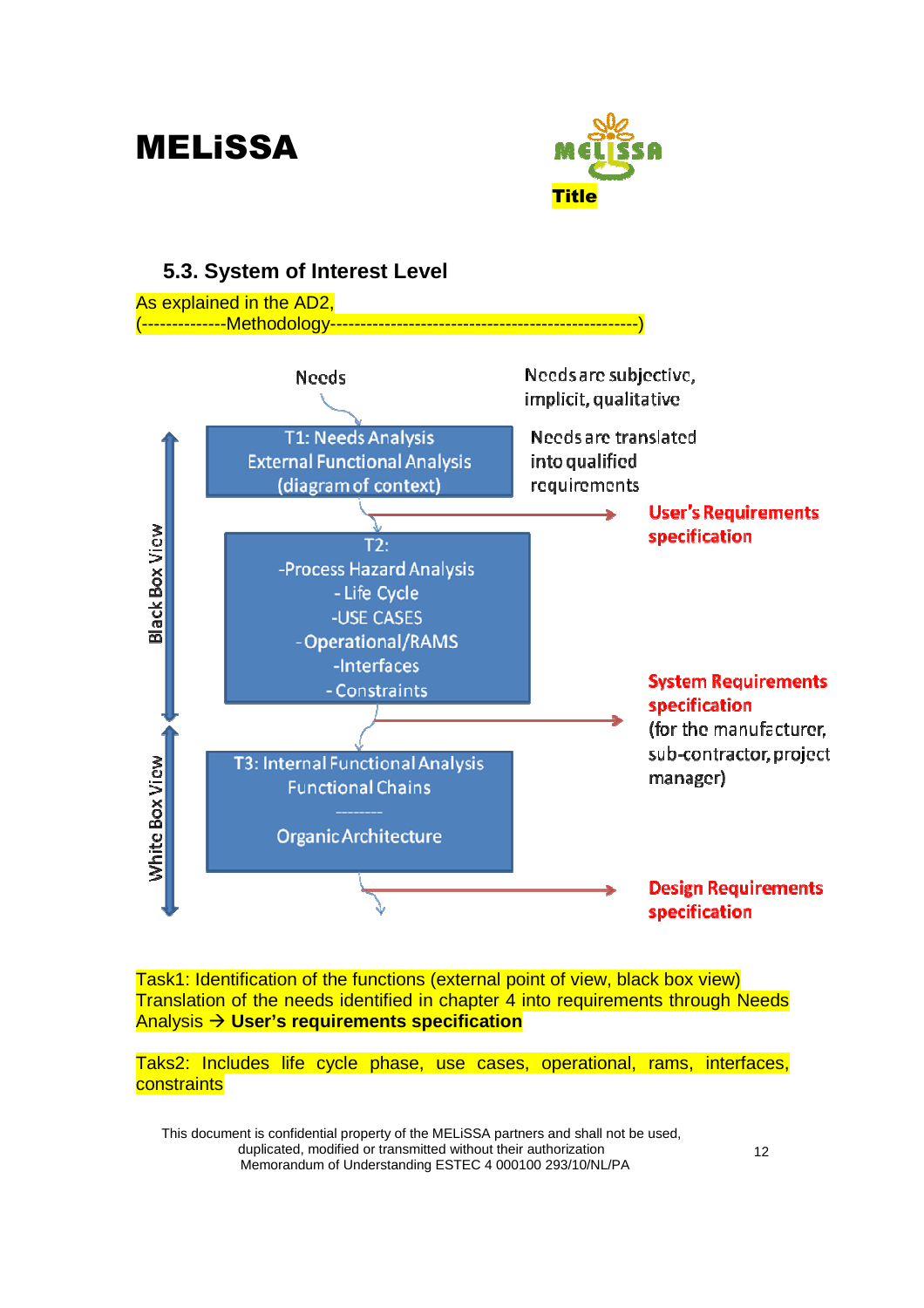

#### - **System Requirements specification**

White Box view, identification of the chains of functions (internal functional analysis, organic architecture

- Design requirements **specification**

(------------------------------------------------------------------------------------------------------)

Express the requirements following the rules (see AD2) and MELiSSA DMS categories and sub-categories.

#### **5.3.1.Functional Requirements**

(and it sub-categories : Functional/Performance Control)

The requirement chapter has to be split into several sub-chapters for each subsystems as identified in 2.4.

| SYS-FUN-XXX-001 xxxx shall xxxx                                  |                                                          |  |  |  |       |      |
|------------------------------------------------------------------|----------------------------------------------------------|--|--|--|-------|------|
| Indicate for each requirement its properties :                   |                                                          |  |  |  |       |      |
| <b>Source</b>                                                    | Indicates the need or requirement from                   |  |  |  | which | this |
|                                                                  | requirement is allocated                                 |  |  |  |       |      |
| <b>Priority</b>                                                  | {High; Medium; Low; Undefined}                           |  |  |  |       |      |
| Quality                                                          | {Complete; Incomplete; Vague; Un-checkable}              |  |  |  |       |      |
| <b>Flexibility</b>                                               | {Mandatory; Barely Negotiable; Negotiable; Negotiable if |  |  |  |       |      |
|                                                                  | counterparts}. Indicate counterparts if any.             |  |  |  |       |      |
| <b>Critical for Safety</b>                                       | ${Yes;No}$                                               |  |  |  |       |      |
| <b>Maturity</b>                                                  | {Analysis in progress; need review; accepted; rejected}  |  |  |  |       |      |
| Validity                                                         | <b>{Validated; Uncertain; Invalidated}</b>               |  |  |  |       |      |
| <b>Validation Criteria</b>                                       |                                                          |  |  |  |       |      |
| <b>Validation Value</b>                                          |                                                          |  |  |  |       |      |
| Max. Tol.                                                        | If any                                                   |  |  |  |       |      |
| Min. Tol.                                                        | If any                                                   |  |  |  |       |      |
| Validation Method {Inspection; Review; Simulation; Testing; TBD} |                                                          |  |  |  |       |      |
| Justification of the requirement                                 |                                                          |  |  |  |       |      |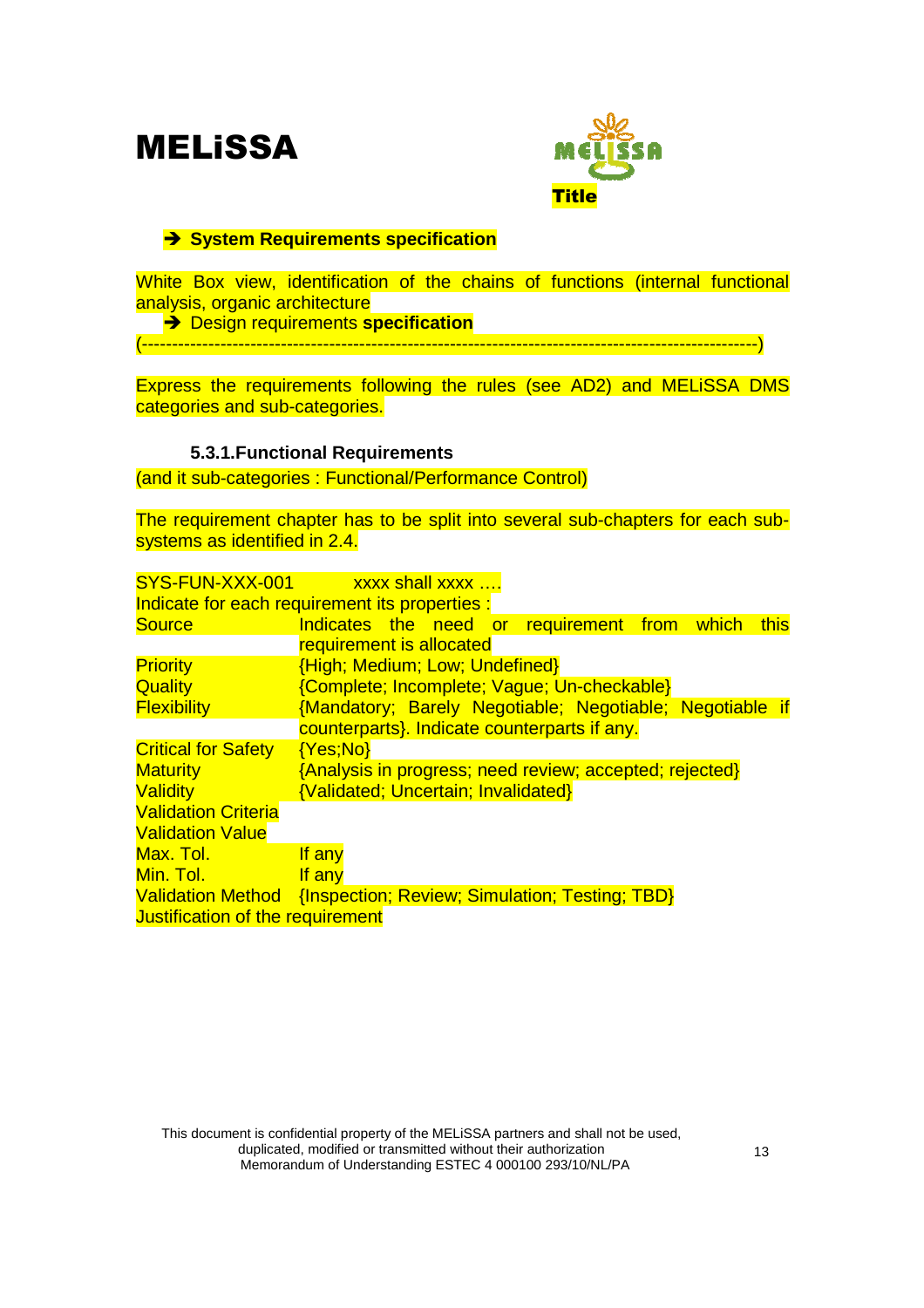



#### Requirement Template

| Req.<br>Identifier | Source | Text of<br>the<br>req. | Priority   Quality | Critical<br>for<br>Safety |  | Validity Flexibility Counterparts Maturity Criteria Method |  | Val.<br>Value | Tol+ | Tol- | Justification |
|--------------------|--------|------------------------|--------------------|---------------------------|--|------------------------------------------------------------|--|---------------|------|------|---------------|
|                    |        |                        |                    |                           |  |                                                            |  |               |      |      |               |
|                    |        |                        |                    |                           |  |                                                            |  |               |      |      |               |
|                    |        |                        |                    |                           |  |                                                            |  |               |      |      |               |
|                    |        |                        |                    |                           |  |                                                            |  |               |      |      |               |
|                    |        |                        |                    |                           |  |                                                            |  |               |      |      |               |